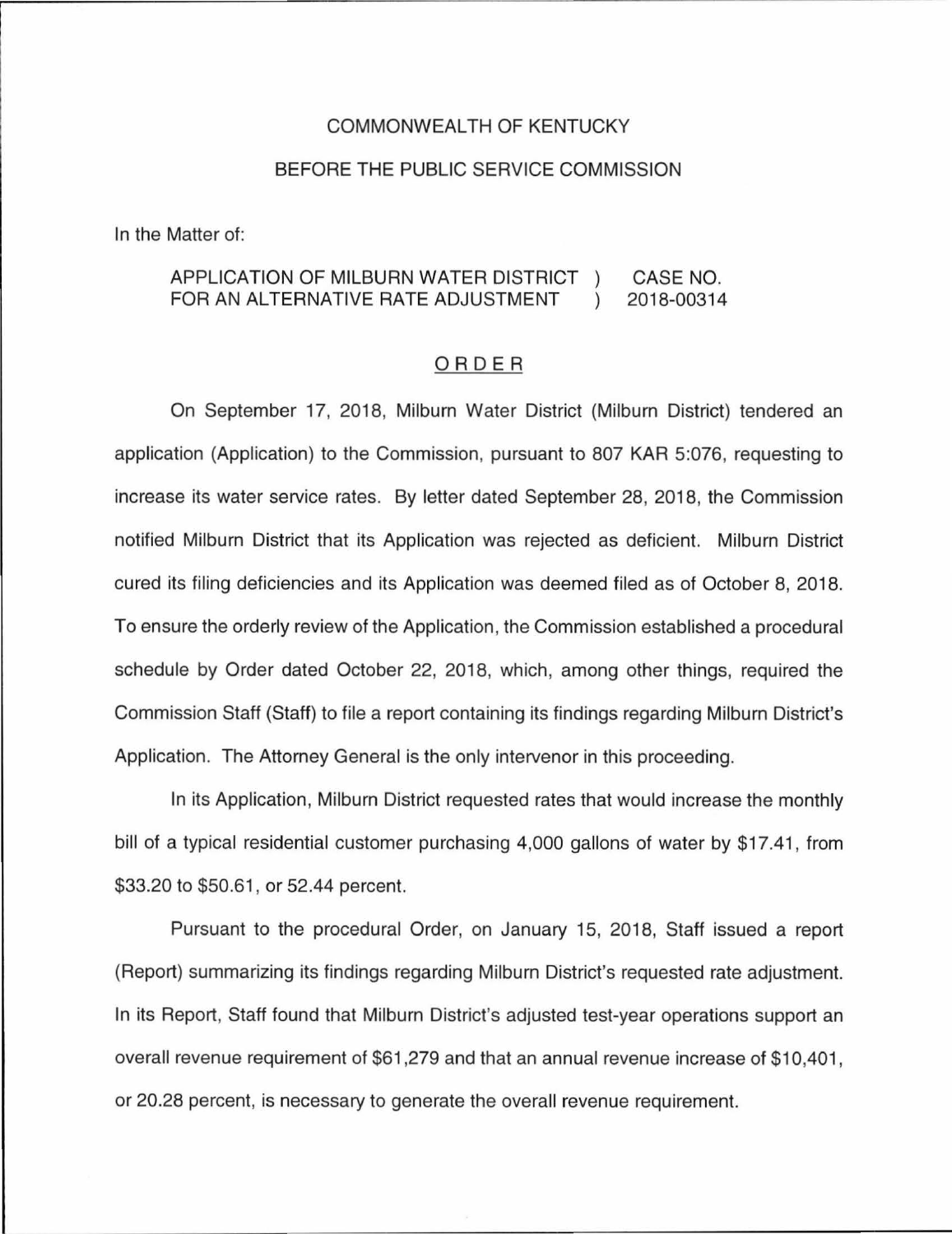On January 25, 2019, Milburn District filed with the Commission its comments on Staff's report. Milburn district accepted Staff's findings and requested to implement the rates calculated by Staff. Milburn District did not request that an informal conference or formal hearing be held. 1

On January 29, 2019, the Attorney General filed comments on Staff's report. The Attorney General generally agreed with Staff's findings, but expressed concern regarding Milburn District's water loss in excess of the allowable 15 percent. The Attorney General stated that a hearing was not necessary and that the case should be submitted on the written record. 2

#### WATER LOSS

Pursuant to 807 KAR 5:066, Section (6)3, water loss is limited to 15 percent for ratemaking purposes. As noted in the Staff Report, Milburn District's test-year water loss was 38.37 percent. Accordingly, Staff reduced test-year expenses by \$6, 157 to account for the 23.37 percent excess water loss.<sup>3</sup>

The Commission is placing greater emphasis on monitoring utilities that consistently exceed the 15 percent unaccounted-for water loss threshold and strongly encourages Milburn District to pursue reasonable actions to reduce its water loss. Failure by Milburn District to make significant progress towards reducing unaccounted water loss may cause the Commission to pursue additional action with the utility.

<sup>&</sup>lt;sup>1</sup> Milburn Water District Response to Commission Staff Report.

<sup>&</sup>lt;sup>2</sup> Attorney General Comments on Staff Report.

<sup>&</sup>lt;sup>3</sup> Staff Report at 5.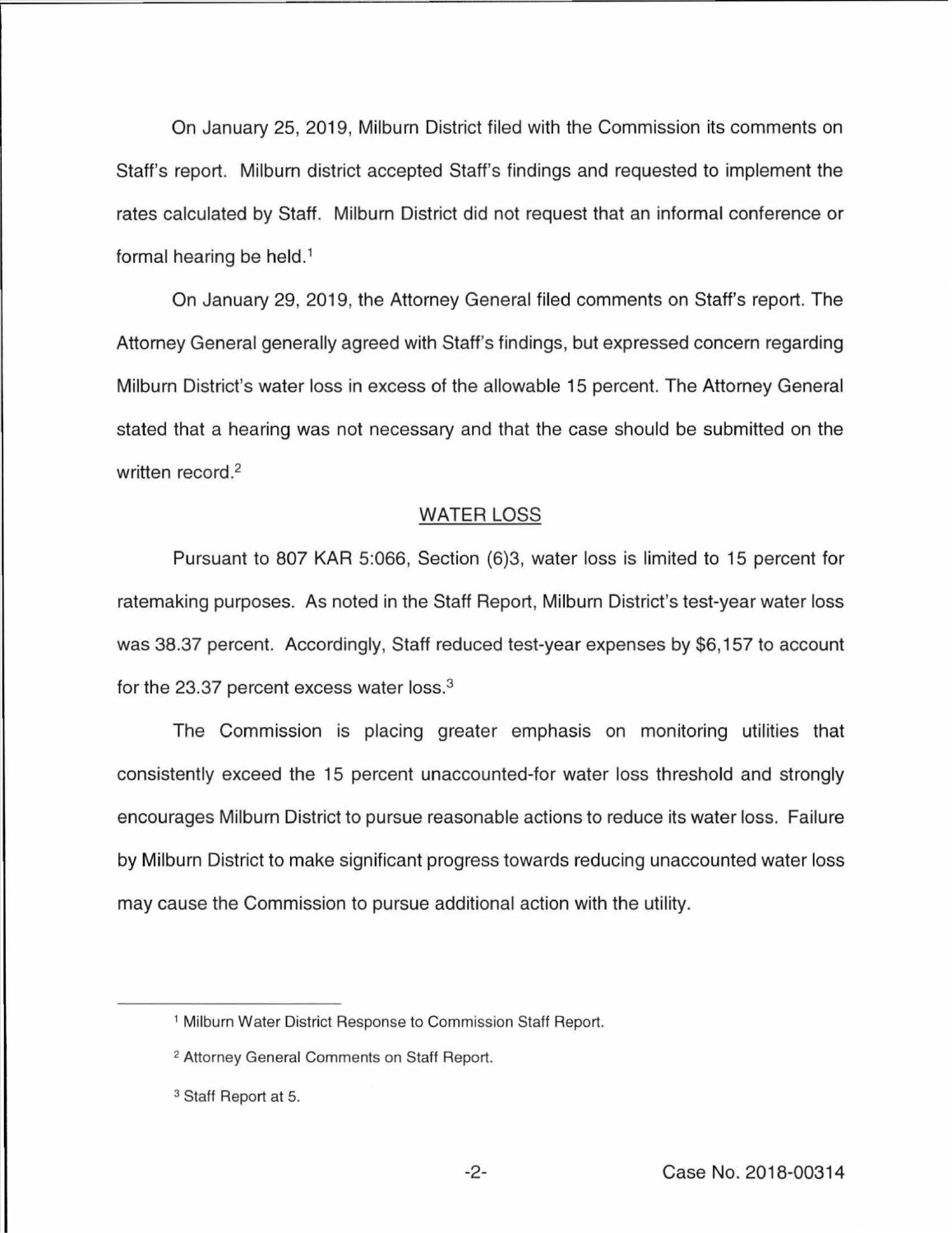# BACKGROUND

Milburn District, a water district organized pursuant to KRS Chapter 74, provides water service to approximately 136 customers<sup>4</sup> in Carlisle County, Kentucky.<sup>5</sup> Milburn's last application for rate adjustment was approximately seven years ago in Case No. 2011- 00425. 6

# TEST PERIOD

The calendar year ended December 31, 2017, was used as the test year to determine the reasonableness of Milburn's existing and proposed water rates, as required by 807 KAR 5:076, Section 9.

# SUMMARY OF REVENUE AND EXPENSES

Based on the findings of the Staff Report, Milburn's pro forma operational revenue is as follows:

|                              | 2017                 |         | Pro Forma   | Pro Forma  |         |
|------------------------------|----------------------|---------|-------------|------------|---------|
|                              | <b>Annual Report</b> |         | Adjustments | Operations |         |
| <b>Operating Revenues</b>    |                      | 56,032  | (4,740)     |            | 51,292  |
| <b>Operating Expenses</b>    |                      | 64,090  | (10, 164)   |            | 53,926  |
| Net Utility Operating Income |                      | (8,058) | 5.424       |            | (2,634) |

<sup>&</sup>lt;sup>4</sup> Annual Report of Milburn Water District to the Public Service Commission for the Calendar Year Ended December 31, 2016 (2016 Water Annual Report) at 38.

<sup>5</sup>2017 Water Annual Report at 12.

<sup>&</sup>lt;sup>6</sup> Case No. 2011-00425, Alternative Rate Adjustment Filing of Milburn Water District, (Ky. PSC Mar. 5, 2012).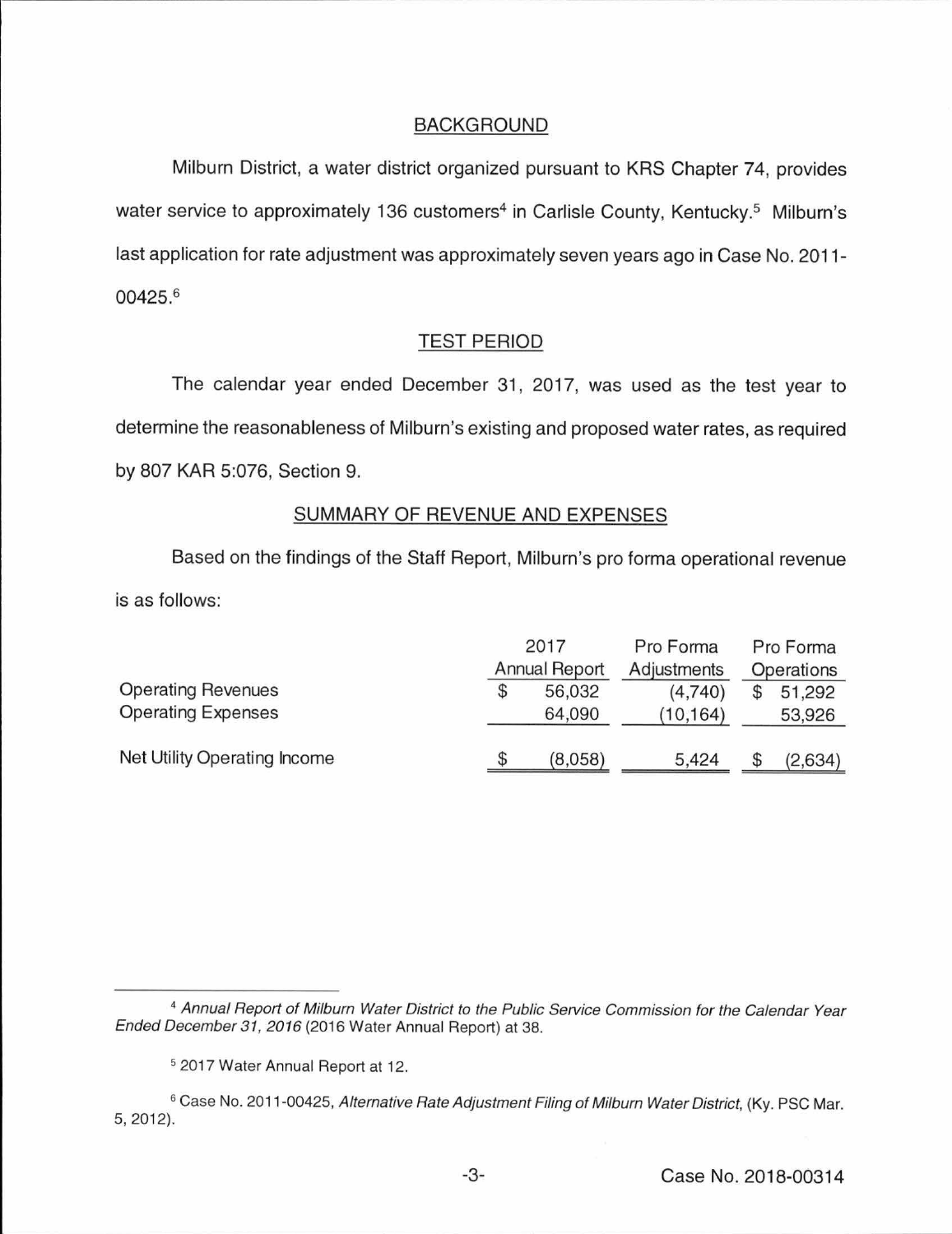### STAFF'S FINDINGS

In its Report, Staff proposed adjustments to both revenues and expenses. The Commission accepts the findings contained in Staff's Report.

## REVENUE REQUIREMENTS

Based upon the Commission's findings and determinations herein, Milburn requires an increase in revenues of \$10,401, or 20.28 percent above pro forma present rate revenues, as shown below:

|                                             | Staff |           |  |  |
|---------------------------------------------|-------|-----------|--|--|
| <b>Operating Expenses</b>                   | \$    | 53,926    |  |  |
| Divided by: Operating Ratio                 |       | 88%       |  |  |
| Overall Revenue Requirement                 |       | 61,279    |  |  |
| Add: Interest Expense                       |       | 414       |  |  |
| Less: Other Operating Revenue               |       | 0         |  |  |
| Revenue Requirement - Water Rates           |       | 61,693    |  |  |
| Less: Normalized Revenue from Water Service |       | (51, 292) |  |  |
| Required Revenue Increase                   |       | 10,401    |  |  |
| Percentage Increase                         |       | 20.28%    |  |  |

## RATE DESIGN

The Commission finds that in the absence of a cost-of-service study the acrossthe-board method as proposed by Staff is an appropriate and equitable method to allocate the increased cost to Milburn's customers. The rates in the Appendix attached to this Order will produce water rate revenues of approximately \$61 ,693. The revenue required is determined to be reasonable by the Commission herein. The monthly bill of a typical residential customer using 4,000 gallons will increase \$33.20 to \$39.94, an increase of \$6.74, or approximately 20.30 percent.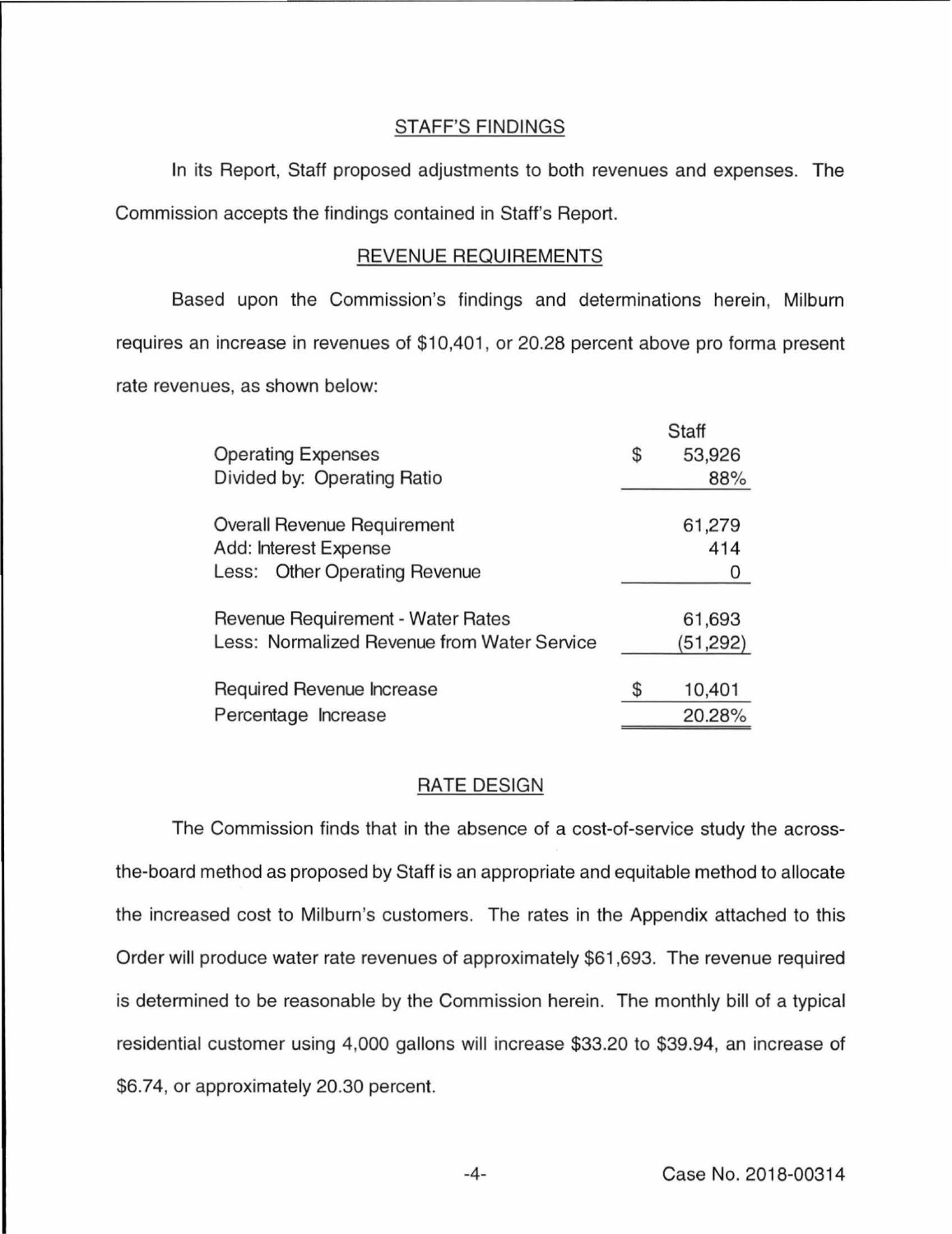The Commission, after consideration of the evidence of record and being otherwise sufficiently advised, finds that:

1. The findings contained in the Staff Report are supported by the evidence of record and are reasonable.

2. By applying the Operating Ratio Method, as generally accepted by the Commission, Staff found that Milburn District's Overall Revenue Requirement is \$61 ,279 and that a \$10,401 revenue increase, or 20.28 percent, to pro forma present rate revenues is necessary to generate the Overall Revenue Requirement.

3. The water service rates proposed by Milburn should be denied.

4. The water service rates set forth in the Appendix to this Order are fair, just, and reasonable and should be approved.

IT IS THEREFORE ORDERED that:

1. The findings contained in the Staff Report are adopted and incorporated by reference into this Order as if fully set out herein.

2. The general service rates proposed by Milburn are denied.

3. The rates set forth in the Appendix to this Order are approved for services rendered by Milburn on and after the date of this Order.

4. Within 20 days of the date of this Order, Milburn shall file with this Commission, using the Commission's electronic Tariff Filing System, new tariff sheets setting forth the rates and charges approved herein and their effective date, and stating that the rates and charges were authorized by this Order.

5. This case is hereby closed and will be removed from the Commission's docket.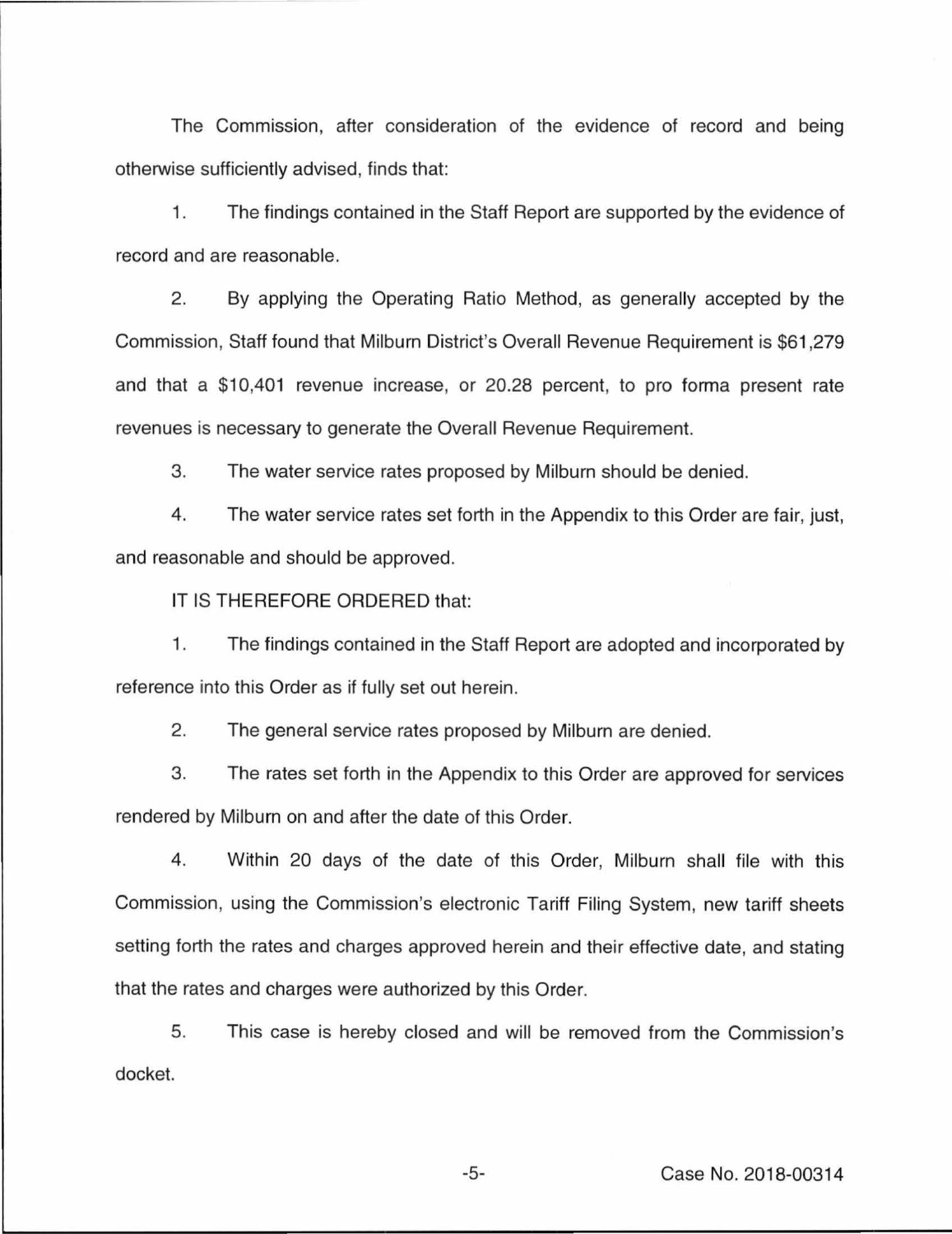By the Commission



ATTEST: men **YOR Executive Director** 

Case No. 2018-00314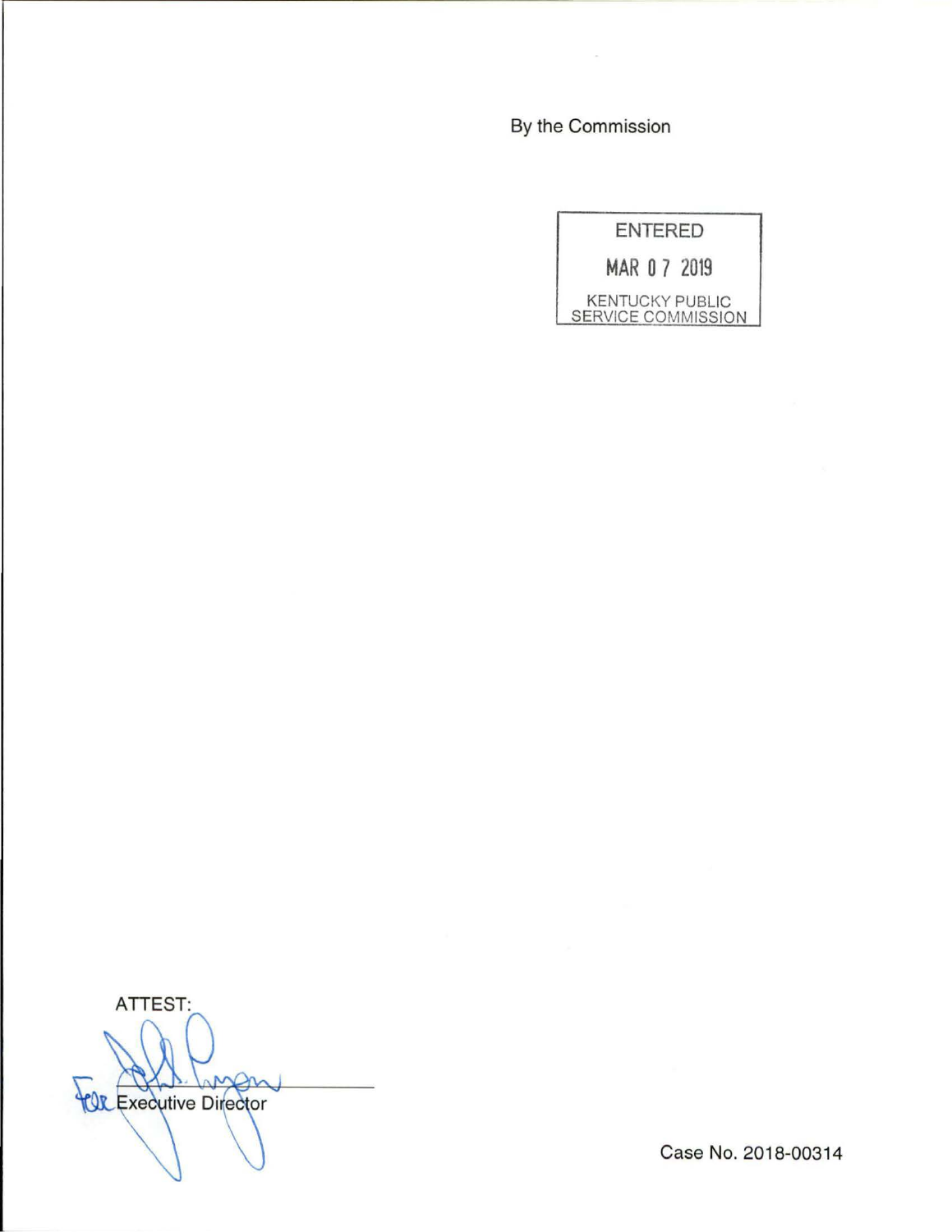# APPENDIX

# APPENDIX TO AN ORDER OF THE KENTUCKY PUBLIC SERVICE COMMISSION IN CASE NO. 2018-00314 DATED **MAR 0 7 2019**

The following rates and charges are prescribed for the customers in the area served by Milburn Water District. All other rates and charges not specifically mentioned herein shall remain the same as those in effect under the authority of the Commission prior to the effective date of this Order.

# Monthly Water Rates

First 2,000 Gallons Next 3,000 Gallons Next 5,000 Gallons Next 10,000 Gallons Over 20,000 Gallons \$21 .82 Minimum Bill 9.06 per 1,000 Gallons 8.29 per 1,000 Gallons 7.51 per 1,000 Gallons 6.83 per 1 ,000 Gallons